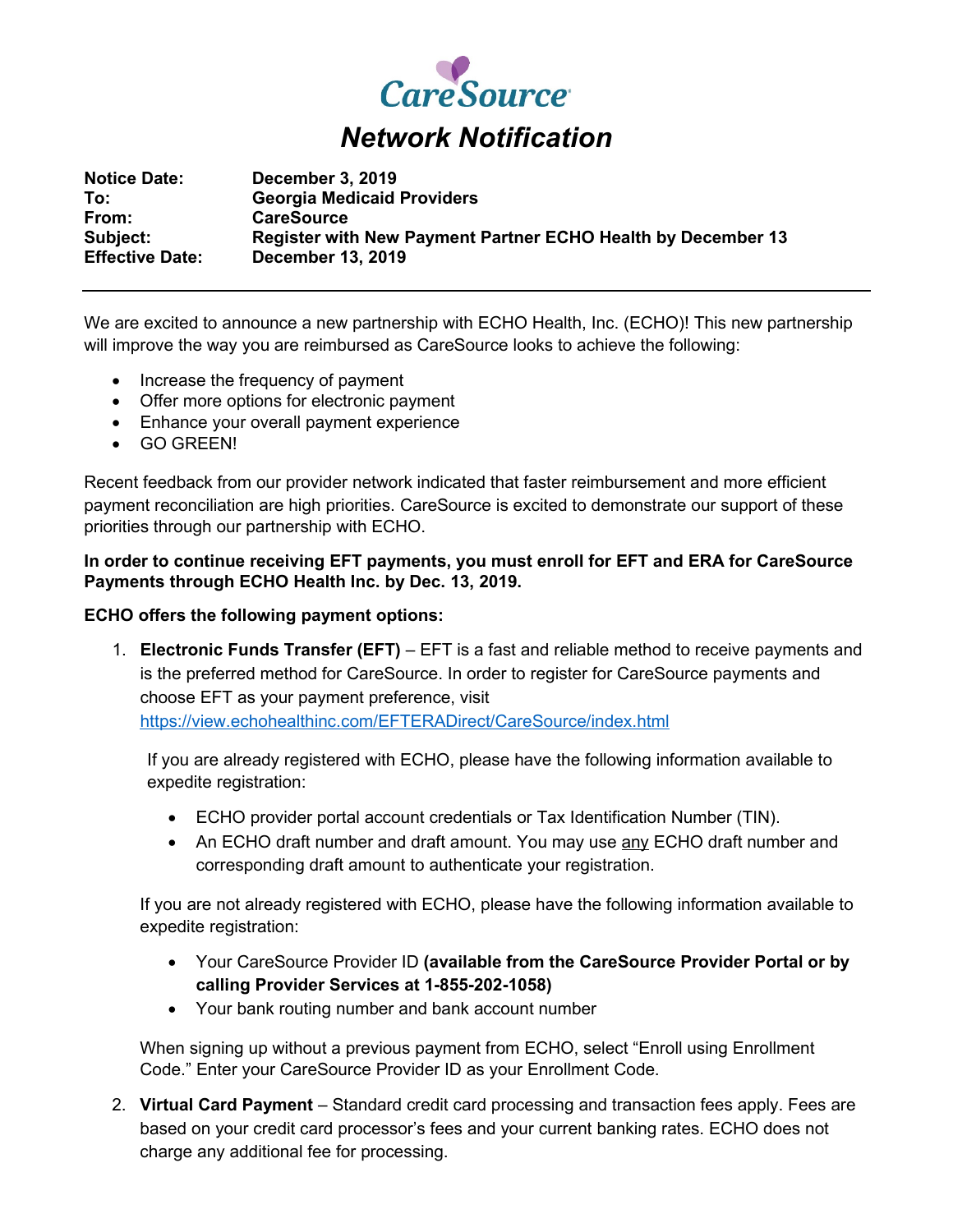- For each payment transaction, a credit card number unique to that payment transaction is sent either by secure fax, or by mail.
- Processing these payments is similar to accepting and entering patient payments via credit card into your payment system.
- 3. **Paper Check** If your office would prefer to receive check payments, please call ECHO Support at 1-888-485-6233.

For the security of your personal information, **CareSource cannot convert your banking information from InstaMed to ECHO.** If you do not proactively register with ECHO for EFT payments from CareSource, your payment method will default to QuicRemit Virtual Card Payment (VCP) or paper check.

We appreciate your support as we transition provider payment processing from InstaMed to ECHO. We have enclosed a set of Frequently Asked Questions (FAQs) for your reference. We look forward to working with you to deliver a positive experience for you and your patients. If you have questions regarding this transition, please call ECHO Support at 1-888-485-6233.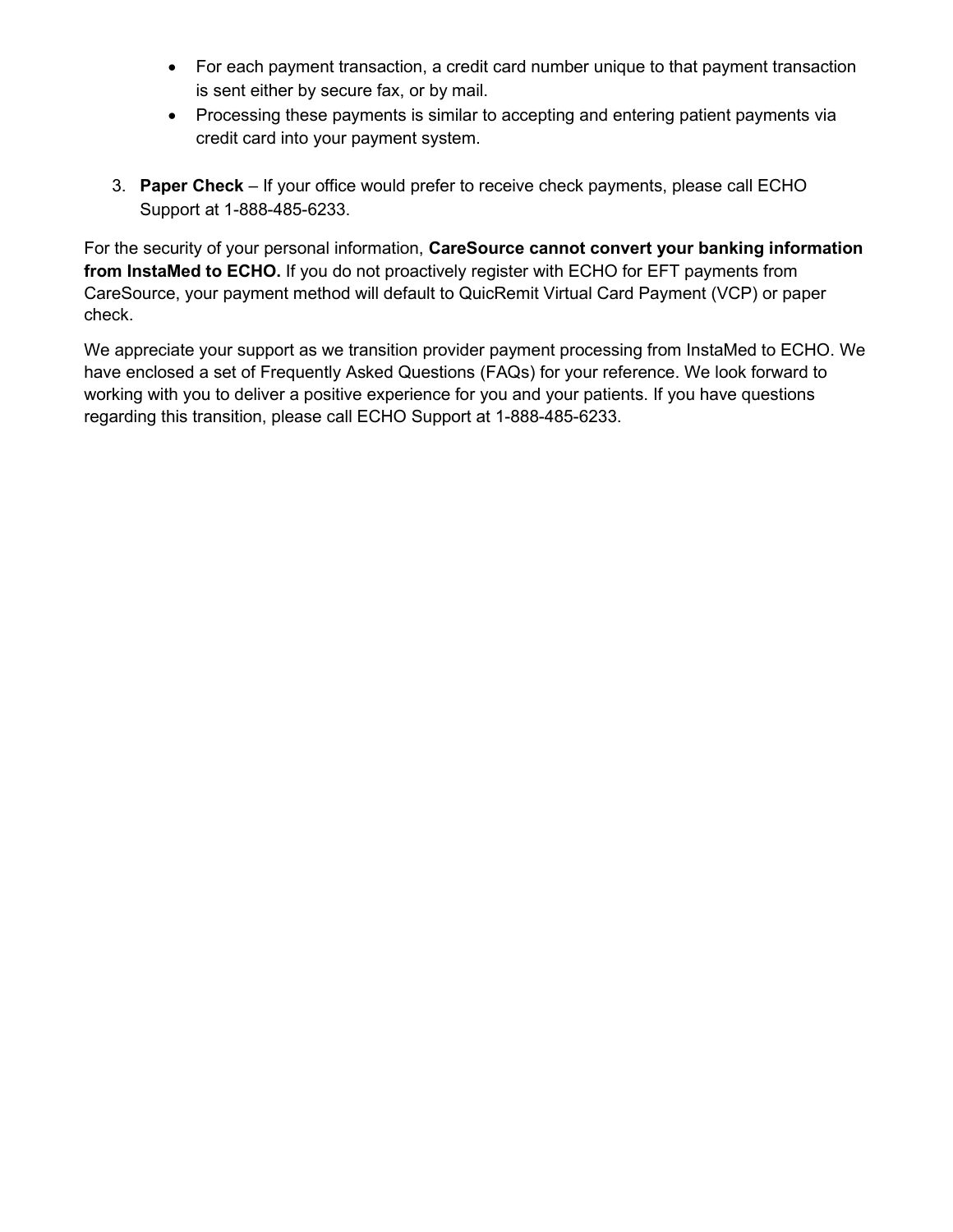

#### **Frequently Asked Questions**

CareSource has partnered with ECHO Health, Inc. (ECHO), to deliver provider payments. We understand that this transition may have a slight impact on your business practices, so we have put together some frequently asked questions to help you with the transition to ECHO.

#### **Why am I receiving this letter?**

CareSource is transitioning our provider payment partner from InstaMed to ECHO. This transition will allow CareSource to offer faster and more ways to receive your claims payments. This transition also offers a new electronic payment option for providers via Virtual Card Payment (VCP), which is similar to credit card payment processing.

### **Who is ECHO?**

ECHO is a leading provider of electronic solutions for payments to health care providers. ECHO consolidates individual provider and vendor payments into a single ERISA- and HIPAA-compliant format, remits electronic payments and provides explanation of provider payment (EPP) details to providers.

### **What are the payment methods available through ECHO?**

- EFT/ACH Automatic deposits directly to your bank account
- VCP Virtual transaction similar to credit/debit card processing
- Paper checks Mailed by US Postal Service

### **How do I select my payment preference for CareSource if I am currently registered with ECHO?**

Visit <https://view.echohealthinc.com/EFTERADirect/CareSource/index.htm> to sign up for EFT payments. You will need to have your username/password, tax identification number (TIN) and an ECHO draft number and draft amount from any payment issued to you by ECHO. If you would prefer to receive paper checks, please contact ECHO Support at 1-888-485-6233.

# **How do I select the EFT/ACH payment preference for CareSource if I am not registered with ECHO?**

To register, go to https://view.echohealthinc.com/EFTERADirect/CareSource/index.html. You will need to provide your TIN, CareSource Provider ID (Visit the CareSource Provider Portal or call **1-855-202- 1058** to obtain your CareSource Provider ID), bank account and routing number. If you need assistance during the ECHO registration process, please contact ECHO Support at 1-888-834-3511.

### **How do I check the status of my EFT/ACH enrollment?**

To check your enrollment status, contact ECHO Support at 1-888-834-3511.

# **What is required to accept Virtual Card Payment?**

Your office must have credit card processing capability, such as a credit card terminal. Standard credit card processing and transaction fees apply. These fees are based on your agreement with your credit card processor and your office's banking rates. ECHO does not charge any additional fee for processing.